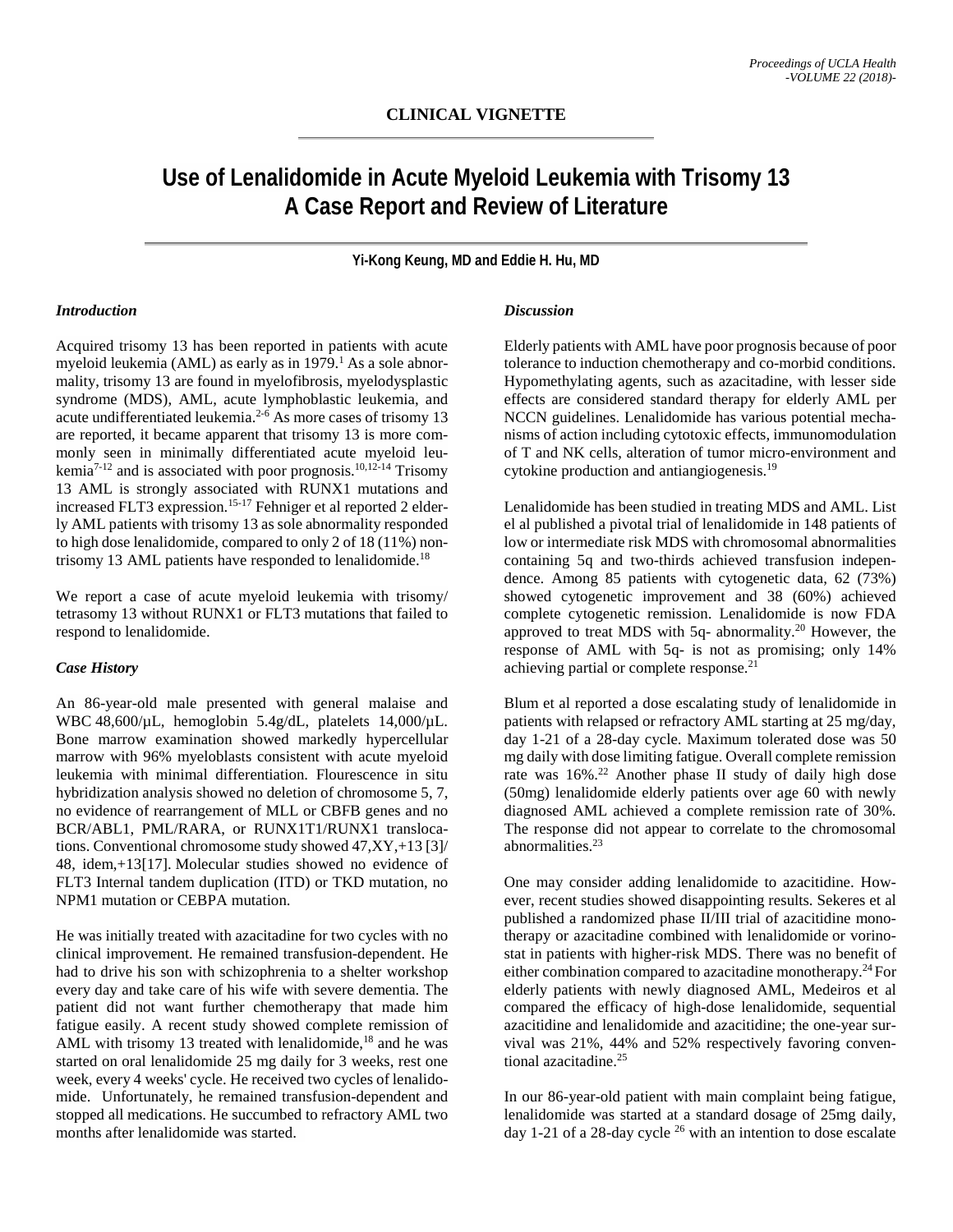if patient tolerates the treatment. Although initial case report suggested that lenalidomide has promising activity in AML with trisomy 13,<sup>18</sup> our patient did not respond to lenalidomide. We speculate that the lack of response may be partly due to drug non-compliance or suboptimal dose of 25 mg instead of 50 mg used in the phase II study. Alternatively, it may be partly due to the different molecular characteristic of our case. Trisomy 13 AML is strongly associated with RUNX1 mutations and increased FLT3 expression 15-17 suggesting a potential target for lenalidomide. When Fehniger et al initially reported the two cases of trisomy 13 AML responding to lenalidomide, one case was tested positive for FLT3-ITD mutation. <sup>18</sup> Our patient has neither RUNX1 translocation nor FLT3 mutation, which may be the molecular target for lenalidomide to be effective in MDS/ AML.



**Figure 1:** Bone marrow karyotype showing trisomy/tetrasomy 13.

### **REFERENCES**

- 1. **Hsu LY, Greenberg ML, Kohan S, Wittman R.** Trisomy 13 in bone marrow cells in acute myelocytic leukemia and myelofibrosis. *Clin Genet.* 1979 Apr;15(4):327-31. Pub Med PMID: 285768.
- 2. **Limon J, Baran W, Babińska M, Hellmann A.** Trisomy 13 in a case of myelodysplastic syndrome. *Cancer Genet Cytogenet.* 1989 Feb;37(2):153-6. PubMed PMID: 2702615.
- 3. **Beverstock GC, Ploem JE, Wessels H, van de Keur D, Mollevanger P.** Trisomy 13 and myelodysplastic syndrome. *Cancer Genet Cytogenet.* 1990 Sep;48(2):179-82. PubMed PMID: 2397449.
- 4. **Granada I, Ribera JM, Millá F, Solé F, Woessner S.** Trisomy 13 in a patient with T-cell acute lymphoblastic leukemia. *Blood.* 1991 Jul 1;78(1):251-2. PubMed PMID: 2070057.
- 5. **Döhner H, Arthur DC, Ball ED, Sobol RE, Davey FR, Lawrence D, Gordon L, Patil SR, Surana RB, Testa JR,**

**et al.** Trisomy 13: a new recurring chromosome abnormality in acute leukemia. *Blood.* 1990 Oct 15;76(8):1614- 21. PubMed PMID: 1698482

- 6. **Gozzetti A, Crupi R, Tozzuoli D, Calabrese S, Bocchia M, Pirrotta MT, Raspadori D, Lauria F.** Trisomy 13 in a patient with acute myeloid leukemia M0 and unusual durable remission. *Cancer Genet Cytogenet.* 2006 Jun; 167(2):182. PubMed PMID: 16737922.
- 7. **Sreekantaiah C, Baer MR, Morgan S, Isaacs JD, Miller KB, Sandberg AA.** Trisomy/tetrasomy 13 in seven cases of acute leukemia. *Leukemia.* 1990 Nov;4(11):781-5. PubMed PMID: 2232892.
- 8. **Mertens F, Sallerfors B, Heim S, Johansson B, Kristoffersson U, Malm C, Mitelman F.** Trisomy 13 as a primary chromosome aberration in acute leukemia. *Cancer Genet Cytogenet.* 1991 Oct 1;56(1):39-44. Review. Pub Med PMID: 1747868.
- 9. **Baer MR, Bloomfield CD.** Trisomy 13 in acute leukemia. *Leuk Lymphoma.* 1992 May;7(1-2):1-6. Review. PubMed PMID: 1472919.
- 10. **Cuneo A, Ferrant A, Michaux JL, Boogaerts M, Demuynck H, Van Orshoven A, Criel A, Stul M, Dal Cin P, Hernandez J, et al.** Cytogenetic profile of minimally differentiated (FAB M0) acute myeloid leukemia: correlation with clinicobiologic findings. *Blood.* 1995 Jun 15;85(12):3688-94. PubMed PMID: 7780152.
- 11. **Cohen PL, Hoyer JD, Kurtin PJ, Dewald GW, Hanson CA.** Acute myeloid leukemia with minimal differentiation. A multiple parameter study. *Am J Clin Pathol.* 1998 Jan;109(1):32-8. PubMed PMID: 9426515.
- 12. **Mehta AB, Bain BJ, Fitchett M, Shah S, Secker-Walker LM.** Trisomy 13 and myeloid malignancy--characteristic blast cell morphology: a United Kingdom Cancer Cytogenetics Group survey. *Br J Haematol.* 1998 Jun; 101(4):749-52. PubMed PMID: 9674750.
- 13. **Soni M, Brody J, Allen SL, Schulman P, Kolitz J, Rai K, Broome JD, Koduru PR.** Clinical and morphological features of cases of trisomy 13 in acute non-lymphocytic leukemia. *Leukemia.* 1996 Apr;10(4):619-23. PubMed PMID: 8618437.
- 14. **Farag SS, Archer KJ, Mrózek K, Vardiman JW, Carroll AJ, Pettenati MJ, Moore JO, Kolitz JE, Mayer RJ, Stone RM, Larson RA, Bloomfield CD.** Isolated trisomy of chromosomes 8, 11, 13 and 21 is an adverse prognostic factor in adults with de novo acute myeloid leukemia: results from Cancer and Leukemia Group B 8461. *Int J Oncol.* 2002 Nov;21(5):1041-51. PubMed PMID: 12370753.
- 15. **Dicker F, Haferlach C, Kern W, Haferlach T, Schnittger S.** Trisomy 13 is strongly associated with AML1/ RUNX1 mutations and increased FLT3 expression in acute myeloid leukemia. *Blood.* 2007 Aug 15;110 (4):1308-16. Epub 2007 May 7. PubMed PMID: 17485549.
- 16. **Silva FP, Lind A, Brouwer-Mandema G, Valk PJ, Giphart-Gassler M.** Trisomy 13 correlates with RUNX1 mutation and increased FLT3 expression in AML-M0 patients. *Haematologica.* 2007 Aug;92(8):1123-6. Pub Med PMID: 17650443.